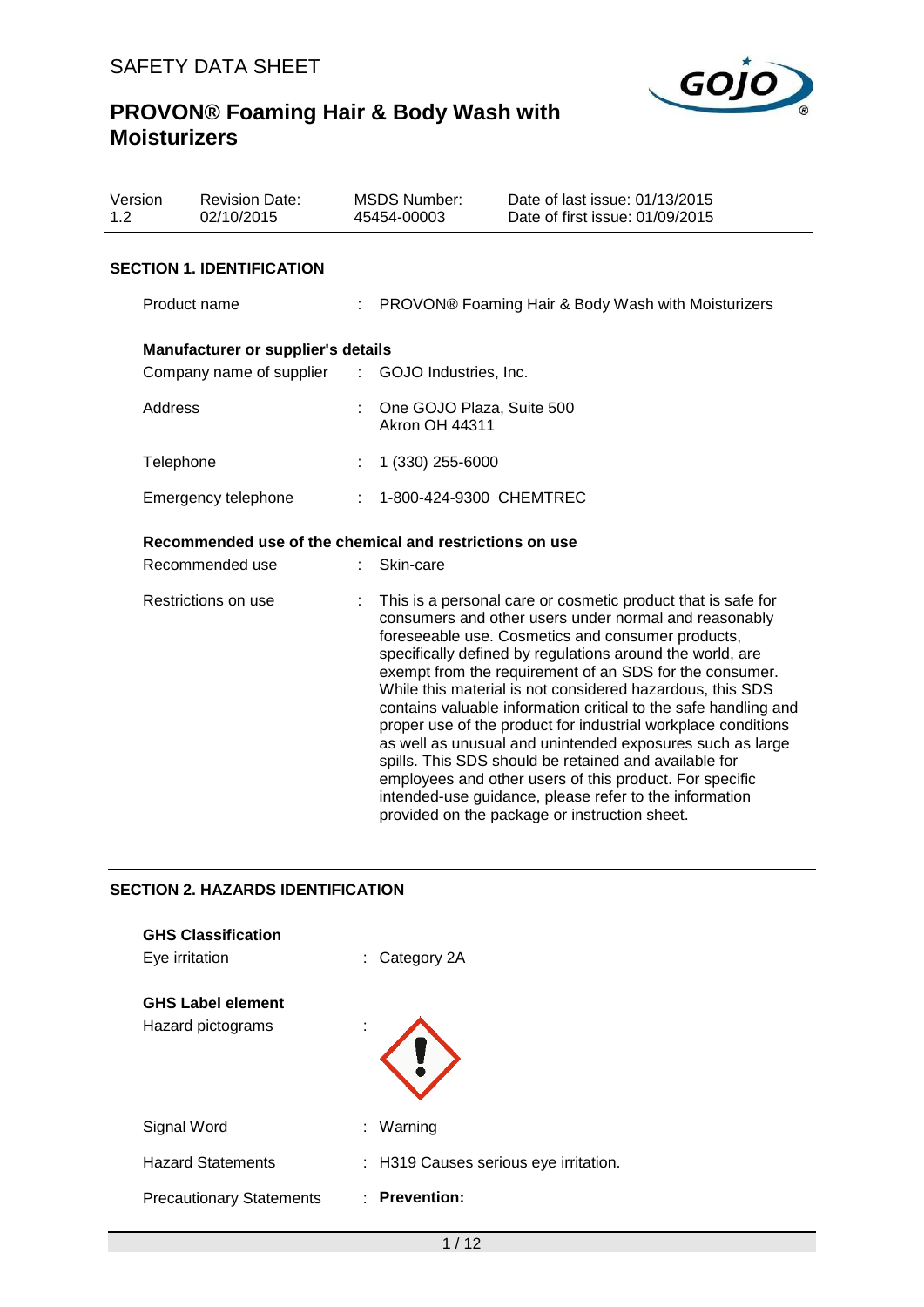

| Version | <b>Revision Date:</b> | MSDS Number:                                        | Date of last issue: 01/13/2015                                                                                                                                                                                                                                                         |
|---------|-----------------------|-----------------------------------------------------|----------------------------------------------------------------------------------------------------------------------------------------------------------------------------------------------------------------------------------------------------------------------------------------|
| 1.2     | 02/10/2015            | 45454-00003                                         | Date of first issue: 01/09/2015                                                                                                                                                                                                                                                        |
|         |                       | Response:<br>to do. Continue rinsing.<br>attention. | P264 Wash skin thoroughly after handling.<br>P280 Wear eye protection/face protection.<br>P305 + P351 + P338 IF IN EYES: Rinse cautiously with water<br>for several minutes. Remove contact lenses, if present and easy<br>P337 + P313 If eye irritation persists: Get medical advice/ |

#### **Other hazards**

None known.

## **SECTION 3. COMPOSITION/INFORMATION ON INGREDIENTS**

Substance / Mixture : Mixture

#### **Hazardous ingredients**

| <b>Chemical Name</b>                                     | CAS-No.    | Concentration (%) |
|----------------------------------------------------------|------------|-------------------|
| Alcohols, C10-16, ethoxylated, sulfates, sodium<br>salts | 68585-34-2 | $>= 1 - 5$        |
| Cocoamidopropyl betaine                                  | 61789-40-0 | $>1 - 5$          |

## **SECTION 4. FIRST AID MEASURES**

| General advice                                                    | : In the case of accident or if you feel unwell, seek medical<br>advice immediately.<br>When symptoms persist or in all cases of doubt seek medical<br>advice.          |
|-------------------------------------------------------------------|-------------------------------------------------------------------------------------------------------------------------------------------------------------------------|
| If inhaled                                                        | : If inhaled, remove to fresh air.<br>Get medical attention if symptoms occur.                                                                                          |
| In case of skin contact                                           | : Wash with water and soap as a precaution.<br>Get medical attention if symptoms occur.                                                                                 |
| In case of eye contact                                            | : In case of contact, immediately flush eyes with plenty of water<br>for at least 15 minutes.<br>If easy to do, remove contact lens, if worn.<br>Get medical attention. |
| If swallowed                                                      | : If swallowed, DO NOT induce vomiting.<br>Get medical attention if symptoms occur.<br>Rinse mouth thoroughly with water.                                               |
| Most important symptoms<br>and effects, both acute and<br>delayed | : Causes serious eye irritation.                                                                                                                                        |
| Protection of first-aiders                                        | : First Aid responders should pay attention to self-protection,<br>and use the recommended personal protective equipment<br>when the potential for exposure exists.     |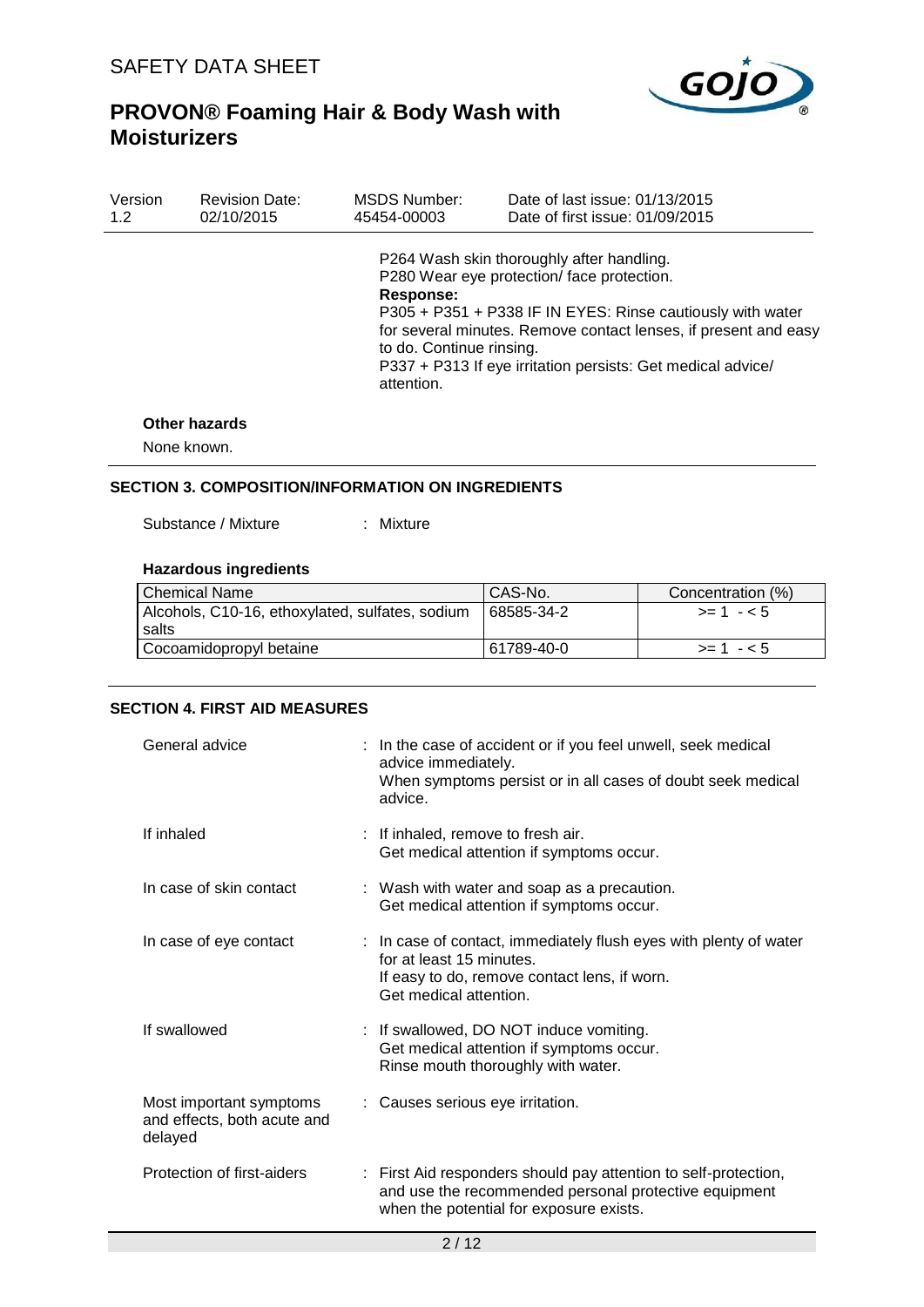# GOJO

# **PROVON® Foaming Hair & Body Wash with Moisturizers**

| Version<br>1.2                           | <b>Revision Date:</b><br>02/10/2015               | <b>MSDS Number:</b><br>45454-00003                                              | Date of last issue: 01/13/2015<br>Date of first issue: 01/09/2015                                                                                                                                                              |  |  |
|------------------------------------------|---------------------------------------------------|---------------------------------------------------------------------------------|--------------------------------------------------------------------------------------------------------------------------------------------------------------------------------------------------------------------------------|--|--|
|                                          | Notes to physician                                |                                                                                 | : Treat symptomatically and supportively.                                                                                                                                                                                      |  |  |
|                                          | <b>SECTION 5. FIRE-FIGHTING MEASURES</b>          |                                                                                 |                                                                                                                                                                                                                                |  |  |
|                                          | Suitable extinguishing media                      | : Water spray<br>Alcohol-resistant foam<br>Dry chemical<br>Carbon dioxide (CO2) |                                                                                                                                                                                                                                |  |  |
| Unsuitable extinguishing<br>media        |                                                   | None known.                                                                     |                                                                                                                                                                                                                                |  |  |
| Specific hazards during fire<br>fighting |                                                   |                                                                                 | : Exposure to combustion products may be a hazard to health.                                                                                                                                                                   |  |  |
| Hazardous combustion prod-<br>ucts       |                                                   | Sulfur oxides<br>Carbon oxides<br>Metal oxides<br>Nitrogen oxides (NOx)         |                                                                                                                                                                                                                                |  |  |
|                                          | Specific extinguishing<br>methods                 | SO.<br>Evacuate area.                                                           | : Use extinguishing measures that are appropriate to local<br>circumstances and the surrounding environment.<br>Use water spray to cool unopened containers.<br>Remove undamaged containers from fire area if it is safe to do |  |  |
|                                          | Special protective equipment<br>for fire-fighters | Use personal protective equipment.                                              | In the event of fire, wear self-contained breathing apparatus.                                                                                                                                                                 |  |  |

# **SECTION 6. ACCIDENTAL RELEASE MEASURES**

| Personal precautions,<br>protective equipment and<br>emergency procedures | : Use personal protective equipment.<br>Follow safe handling advice and personal protective<br>equipment recommendations.                                                                                                                                                                                                            |
|---------------------------------------------------------------------------|--------------------------------------------------------------------------------------------------------------------------------------------------------------------------------------------------------------------------------------------------------------------------------------------------------------------------------------|
| Environmental precautions                                                 | : Discharge into the environment must be avoided.<br>Prevent further leakage or spillage if safe to do so.<br>Prevent spreading over a wide area (e.g. by containment or oil<br>barriers).<br>Retain and dispose of contaminated wash water.<br>Local authorities should be advised if significant spillages<br>cannot be contained. |
| Methods and materials for<br>containment and cleaning up                  | : Soak up with inert absorbent material.<br>For large spills, provide diking or other appropriate<br>containment to keep material from spreading. If diked material<br>can be pumped, store recovered material in appropriate<br>container.<br>Clean up remaining materials from spill with suitable                                 |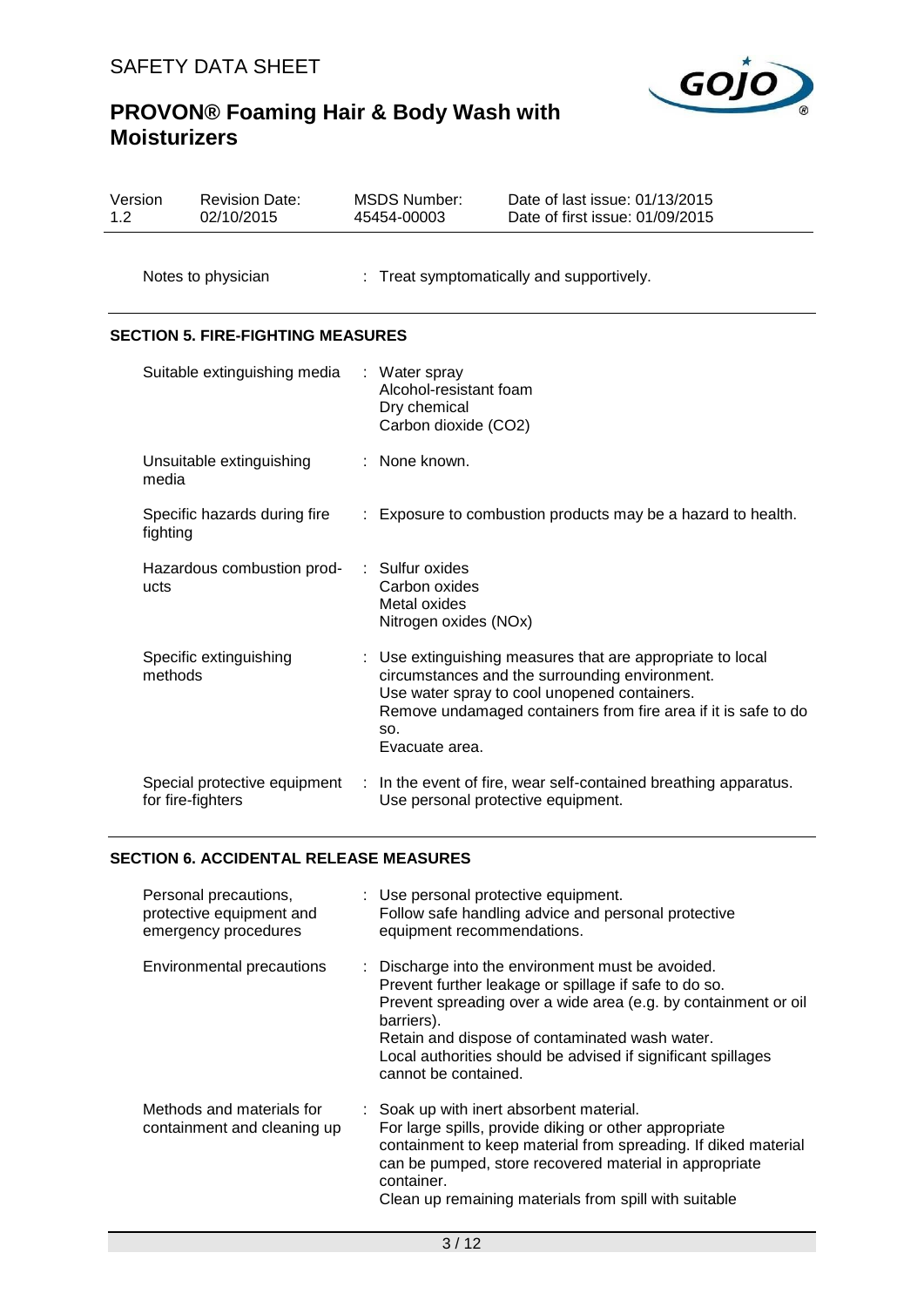

| Version<br>1.2          | <b>Revision Date:</b><br>02/10/2015    |  | <b>MSDS Number:</b><br>45454-00003                                                                                                                                                                                                                                                                                                                          | Date of last issue: 01/13/2015<br>Date of first issue: 01/09/2015                  |  |
|-------------------------|----------------------------------------|--|-------------------------------------------------------------------------------------------------------------------------------------------------------------------------------------------------------------------------------------------------------------------------------------------------------------------------------------------------------------|------------------------------------------------------------------------------------|--|
|                         |                                        |  | absorbent.<br>Local or national regulations may apply to releases and<br>disposal of this material, as well as those materials and items<br>employed in the cleanup of releases. You will need to<br>determine which regulations are applicable.<br>Sections 13 and 15 of this SDS provide information regarding<br>certain local or national requirements. |                                                                                    |  |
|                         | <b>SECTION 7. HANDLING AND STORAGE</b> |  |                                                                                                                                                                                                                                                                                                                                                             |                                                                                    |  |
|                         | <b>Technical measures</b>              |  |                                                                                                                                                                                                                                                                                                                                                             | : See Engineering measures under EXPOSURE<br>CONTROLS/PERSONAL PROTECTION section. |  |
| Local/Total ventilation |                                        |  | : Use only with adequate ventilation.                                                                                                                                                                                                                                                                                                                       |                                                                                    |  |
|                         | Advice on safe handling                |  | : Avoid inhalation of vapor or mist.<br>Do not swallow.<br>Do not get in eyes.<br>Avoid prolonged or repeated contact with skin.<br>Handle in accordance with good industrial hygiene and safety<br>practice.<br>Take care to prevent spills, waste and minimize release to the<br>environment.                                                             |                                                                                    |  |
|                         | Conditions for safe storage            |  | : Keep in properly labeled containers.                                                                                                                                                                                                                                                                                                                      | Store in accordance with the particular national regulations.                      |  |
|                         | Materials to avoid                     |  | Strong oxidizing agents                                                                                                                                                                                                                                                                                                                                     | Do not store with the following product types:                                     |  |

# **SECTION 8. EXPOSURE CONTROLS/PERSONAL PROTECTION**

#### **Ingredients with workplace control parameters**

Contains no substances with occupational exposure limit values.

#### **Hazardous components without workplace control parameters**

| Ingredients                    | CAS-No.    |                                                                                                             |
|--------------------------------|------------|-------------------------------------------------------------------------------------------------------------|
| Alcohols, C10-16, ethoxylated, | 68585-34-2 |                                                                                                             |
| sulfates, sodium salts         |            |                                                                                                             |
| Cocoamidopropyl betaine        | 61789-40-0 |                                                                                                             |
| <b>Engineering measures</b>    |            | : Ensure adequate ventilation, especially in confined areas.<br>Minimize workplace exposure concentrations. |
| Personal protective equipment  |            |                                                                                                             |
| Respiratory protection         |            | : No personal respiratory protective equipment normally                                                     |

required.

| Hand protection |                     |
|-----------------|---------------------|
| Material        | : Impervious gloves |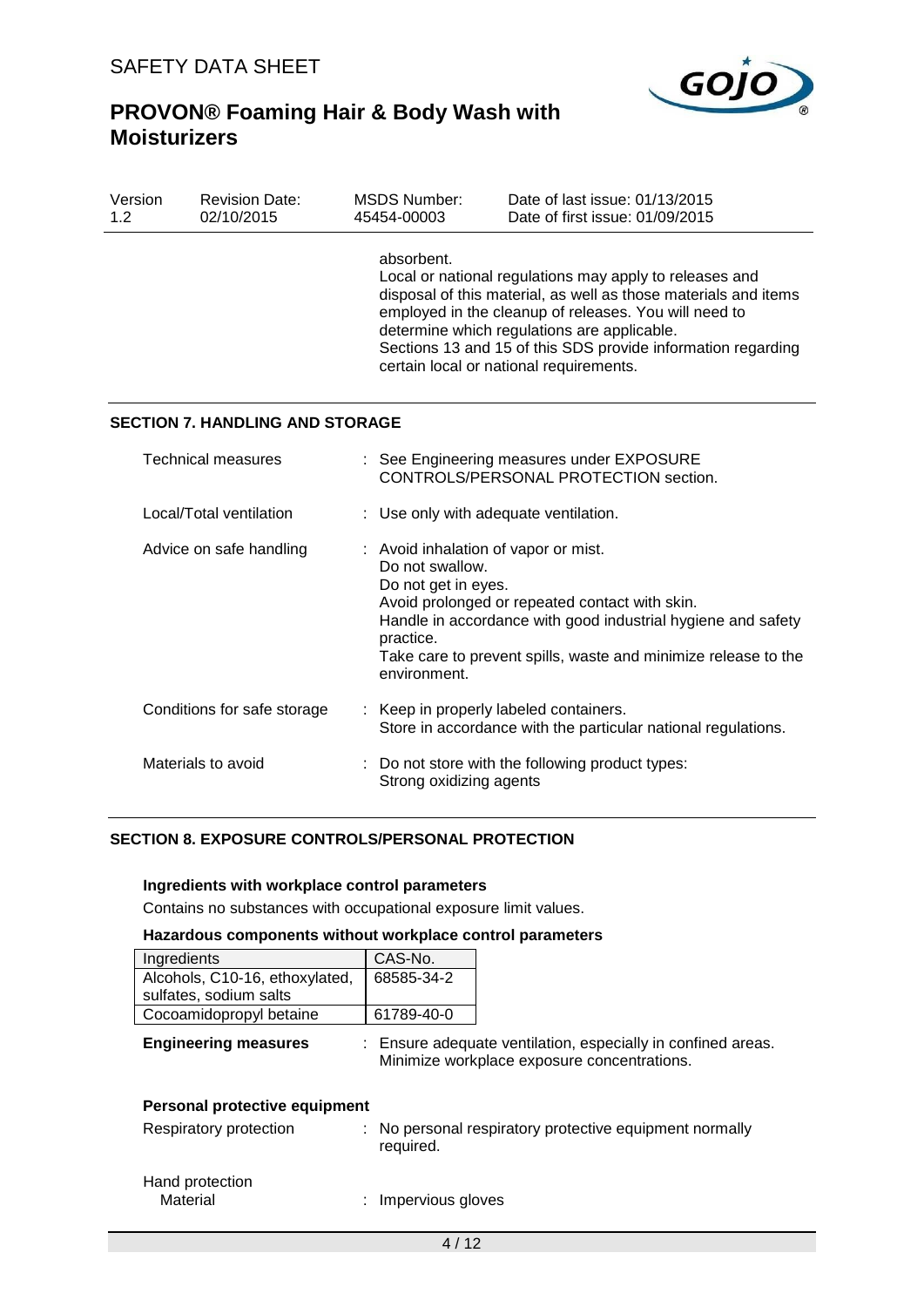

| Version<br>1.2           | <b>Revision Date:</b><br>02/10/2015 | <b>MSDS Number:</b><br>45454-00003                                                                                                                                                                                                                                                                                                                                                                              | Date of last issue: 01/13/2015<br>Date of first issue: 01/09/2015                                                                                |  |  |
|--------------------------|-------------------------------------|-----------------------------------------------------------------------------------------------------------------------------------------------------------------------------------------------------------------------------------------------------------------------------------------------------------------------------------------------------------------------------------------------------------------|--------------------------------------------------------------------------------------------------------------------------------------------------|--|--|
|                          |                                     |                                                                                                                                                                                                                                                                                                                                                                                                                 |                                                                                                                                                  |  |  |
| Remarks                  |                                     | : Choose gloves to protect hands against chemicals depending<br>on the concentration specific to place of work. Breakthrough<br>time is not determined for the product. Change gloves often!<br>For special applications, we recommend clarifying the<br>resistance to chemicals of the aforementioned protective<br>gloves with the glove manufacturer. Wash hands before<br>breaks and at the end of workday. |                                                                                                                                                  |  |  |
| Eye protection           |                                     | : Wear the following personal protective equipment:<br>Safety goggles                                                                                                                                                                                                                                                                                                                                           |                                                                                                                                                  |  |  |
| Skin and body protection |                                     | : Select appropriate protective clothing based on chemical<br>resistance data and an assessment of the local exposure<br>potential.<br>Skin contact must be avoided by using impervious protective<br>clothing (gloves, aprons, boots, etc).                                                                                                                                                                    |                                                                                                                                                  |  |  |
|                          | Hygiene measures                    | located close to the working place.                                                                                                                                                                                                                                                                                                                                                                             | : Ensure that eye flushing systems and safety showers are<br>When using do not eat, drink or smoke.<br>Wash contaminated clothing before re-use. |  |  |

# **SECTION 9. PHYSICAL AND CHEMICAL PROPERTIES**

| Appearance                                 |    | : liquid            |
|--------------------------------------------|----|---------------------|
| Color                                      |    | clear, light green  |
| Odor                                       |    | fruity              |
| Odor Threshold                             |    | No data available   |
| рH                                         |    | $: 4.7 - 6.2$       |
| Melting point/freezing point               |    | : No data available |
| Solidification / Setting point             |    | 2.5 °C              |
| Initial boiling point and boiling<br>range |    | : 99 °C             |
| Flash point                                |    | :>100 °C            |
| Evaporation rate                           | t. | No data available   |
| Flammability (solid, gas)                  |    | Not applicable      |
| Upper explosion limit                      | t. | No data available   |
| Lower explosion limit                      |    | No data available   |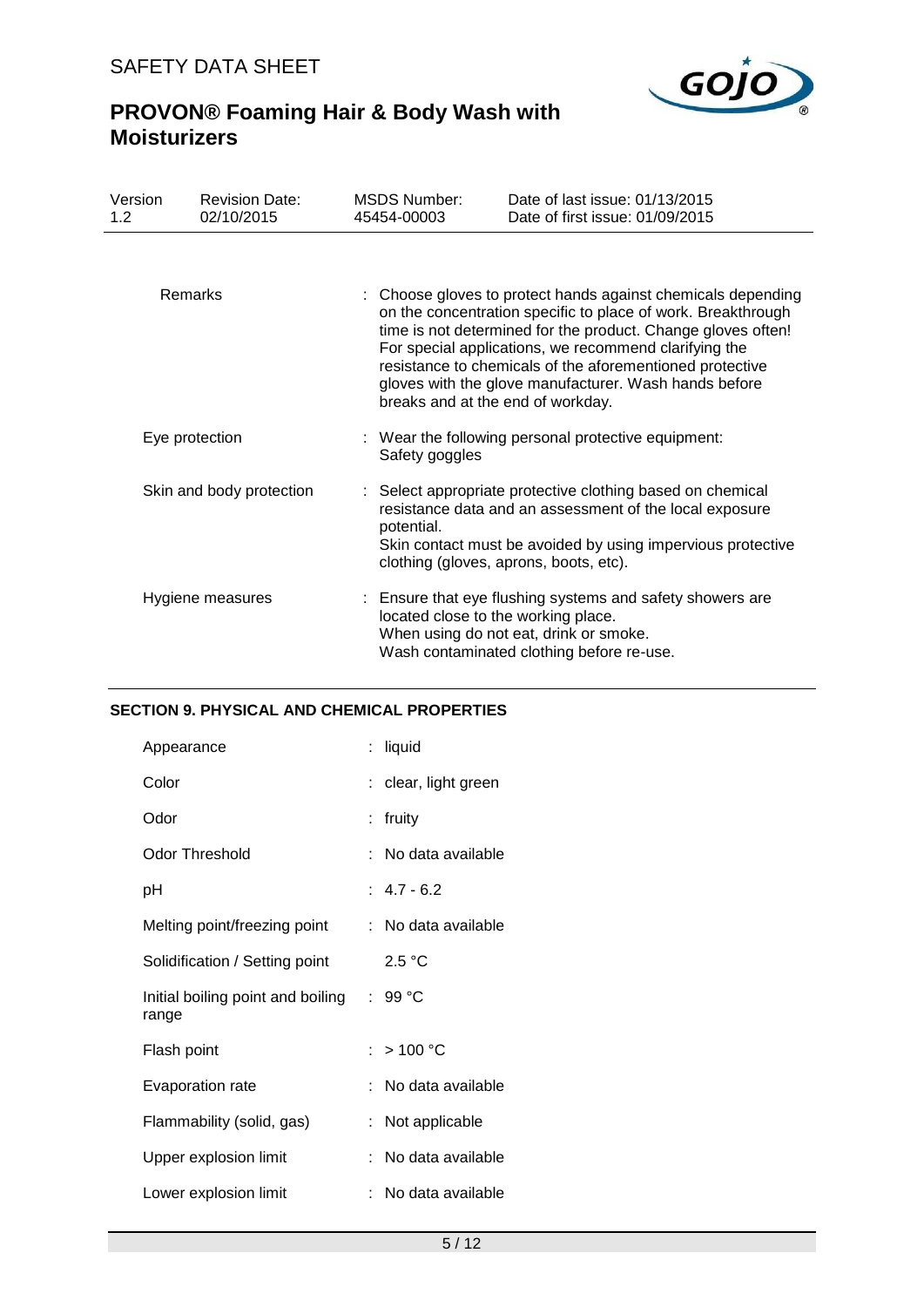

| Version<br>1.2 |                 | <b>Revision Date:</b><br>02/10/2015 | <b>MSDS Number:</b><br>45454-00003 | Date of last issue: 01/13/2015<br>Date of first issue: 01/09/2015 |
|----------------|-----------------|-------------------------------------|------------------------------------|-------------------------------------------------------------------|
|                |                 |                                     |                                    |                                                                   |
|                | Vapor pressure  |                                     | : No data available                |                                                                   |
|                |                 | Relative vapor density              | : No data available                |                                                                   |
|                | Density         |                                     | : 1 g/cm3                          |                                                                   |
|                | Solubility(ies) | Water solubility                    | : soluble                          |                                                                   |
|                | octanol/water   | Partition coefficient: n-           | : Not applicable                   |                                                                   |
|                |                 | Autoignition temperature            | : No data available                |                                                                   |
|                |                 | Decomposition temperature           |                                    | : The substance or mixture is not classified self-reactive.       |
|                | Viscosity       | Viscosity, kinematic                | : 10 - 20 mm2/s (20 °C)            |                                                                   |
|                |                 | <b>Explosive properties</b>         | : Not explosive                    |                                                                   |
|                |                 | Oxidizing properties                |                                    | : The substance or mixture is not classified as oxidizing.        |

## **SECTION 10. STABILITY AND REACTIVITY**

| Reactivity                              | : Not classified as a reactivity hazard.         |
|-----------------------------------------|--------------------------------------------------|
| Chemical stability                      | : Stable under normal conditions.                |
| Possibility of hazardous reac-<br>tions | : Can react with strong oxidizing agents.        |
| Conditions to avoid                     | $\therefore$ None known.                         |
| Incompatible materials                  | $\therefore$ Oxidizing agents                    |
| Hazardous decomposition<br>products     | : No hazardous decomposition products are known. |

# **SECTION 11. TOXICOLOGICAL INFORMATION**

#### **Information on likely routes of exposure**

Inhalation Skin contact Ingestion Eye contact

## **Acute toxicity**

Not classified based on available information.

## **Ingredients:**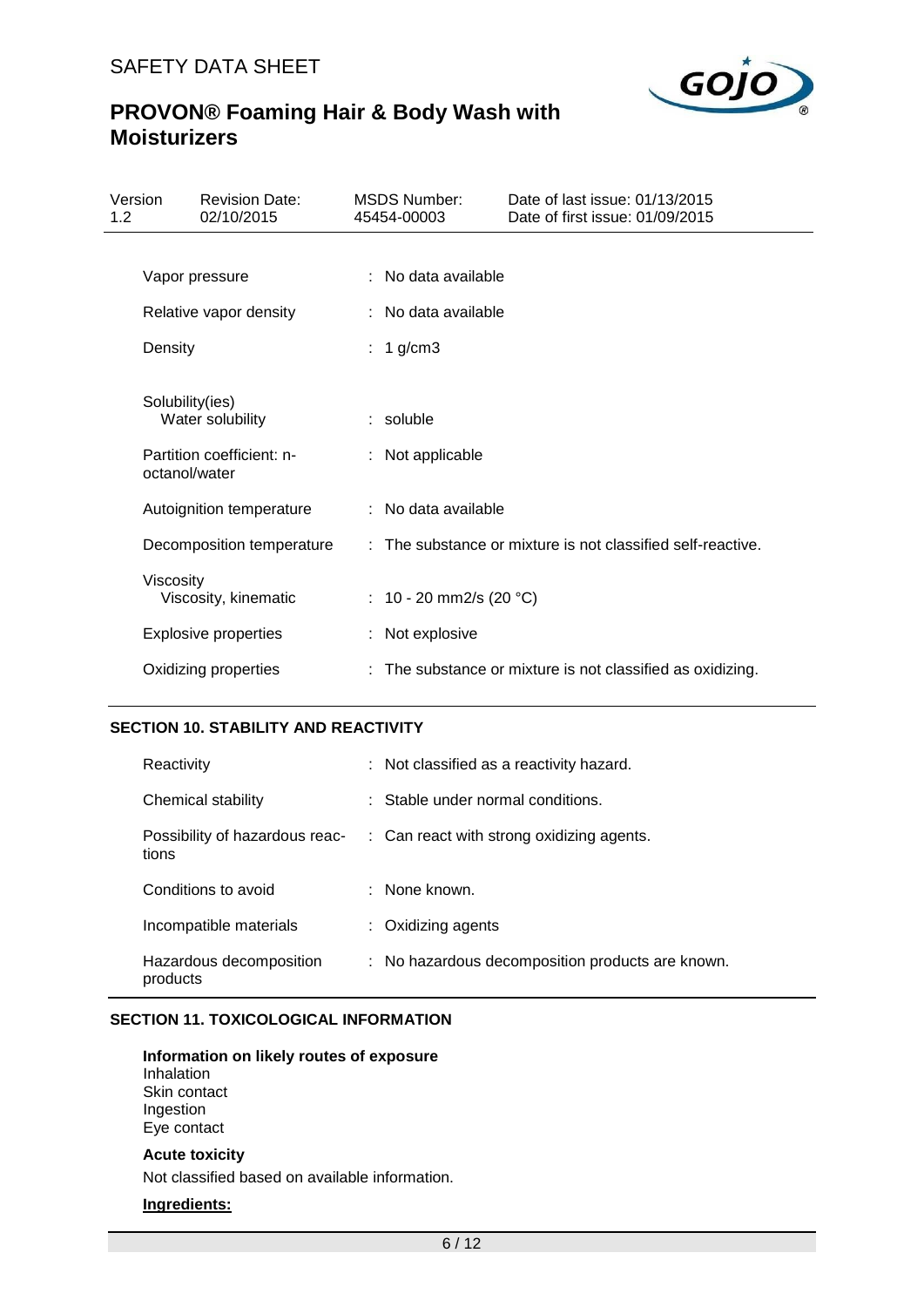

| Version<br>1.2                                                                                           |                                                                                                                                                                            | <b>Revision Date:</b><br>02/10/2015                                                                                                             | <b>MSDS Number:</b><br>45454-00003                                                                          |  | Date of last issue: 01/13/2015<br>Date of first issue: 01/09/2015                                                                            |  |
|----------------------------------------------------------------------------------------------------------|----------------------------------------------------------------------------------------------------------------------------------------------------------------------------|-------------------------------------------------------------------------------------------------------------------------------------------------|-------------------------------------------------------------------------------------------------------------|--|----------------------------------------------------------------------------------------------------------------------------------------------|--|
|                                                                                                          |                                                                                                                                                                            | Alcohols, C10-16, ethoxylated, sulfates, sodium salts:<br>Acute oral toxicity                                                                   | : LD50 (Rat): $> 2,000$ mg/kg<br>toxicity                                                                   |  | Assessment: The substance or mixture has no acute oral                                                                                       |  |
|                                                                                                          | Cocoamidopropyl betaine:<br>Acute oral toxicity                                                                                                                            |                                                                                                                                                 | : LD50: $> 5,000$ mg/kg<br>Method: OECD Test Guideline 401<br>Remarks: Based on data from similar materials |  |                                                                                                                                              |  |
|                                                                                                          |                                                                                                                                                                            | Acute dermal toxicity                                                                                                                           | : LD50 (Rat): $> 2,000$ mg/kg<br>toxicity                                                                   |  | Method: OECD Test Guideline 402<br>Assessment: The substance or mixture has no acute dermal<br>Remarks: Based on data from similar materials |  |
|                                                                                                          |                                                                                                                                                                            | <b>Skin corrosion/irritation</b><br>Not classified based on available information.                                                              |                                                                                                             |  |                                                                                                                                              |  |
| <b>Product:</b><br>Result: No skin irritation                                                            |                                                                                                                                                                            |                                                                                                                                                 |                                                                                                             |  |                                                                                                                                              |  |
| Ingredients:<br>Alcohols, C10-16, ethoxylated, sulfates, sodium salts:<br><b>Result: Skin irritation</b> |                                                                                                                                                                            |                                                                                                                                                 |                                                                                                             |  |                                                                                                                                              |  |
|                                                                                                          |                                                                                                                                                                            | Serious eye damage/eye irritation                                                                                                               |                                                                                                             |  |                                                                                                                                              |  |
|                                                                                                          |                                                                                                                                                                            | Causes serious eye irritation.                                                                                                                  |                                                                                                             |  |                                                                                                                                              |  |
| <b>Product:</b><br>Result: Irritation to eyes, reversing within 21 days                                  |                                                                                                                                                                            |                                                                                                                                                 |                                                                                                             |  |                                                                                                                                              |  |
|                                                                                                          | Ingredients:<br>Alcohols, C10-16, ethoxylated, sulfates, sodium salts:<br>Result: Irreversible effects on the eye                                                          |                                                                                                                                                 |                                                                                                             |  |                                                                                                                                              |  |
|                                                                                                          | Cocoamidopropyl betaine:<br>Species: Rabbit<br>Result: Irreversible effects on the eye<br>Method: OECD Test Guideline 405<br>Remarks: Based on data from similar materials |                                                                                                                                                 |                                                                                                             |  |                                                                                                                                              |  |
|                                                                                                          |                                                                                                                                                                            | Respiratory or skin sensitization                                                                                                               |                                                                                                             |  |                                                                                                                                              |  |
|                                                                                                          |                                                                                                                                                                            | Skin sensitization: Not classified based on available information.<br>Respiratory sensitization: Not classified based on available information. |                                                                                                             |  |                                                                                                                                              |  |
|                                                                                                          | Product:                                                                                                                                                                   |                                                                                                                                                 |                                                                                                             |  |                                                                                                                                              |  |

Assessment: Does not cause skin sensitization.

## **Ingredients:**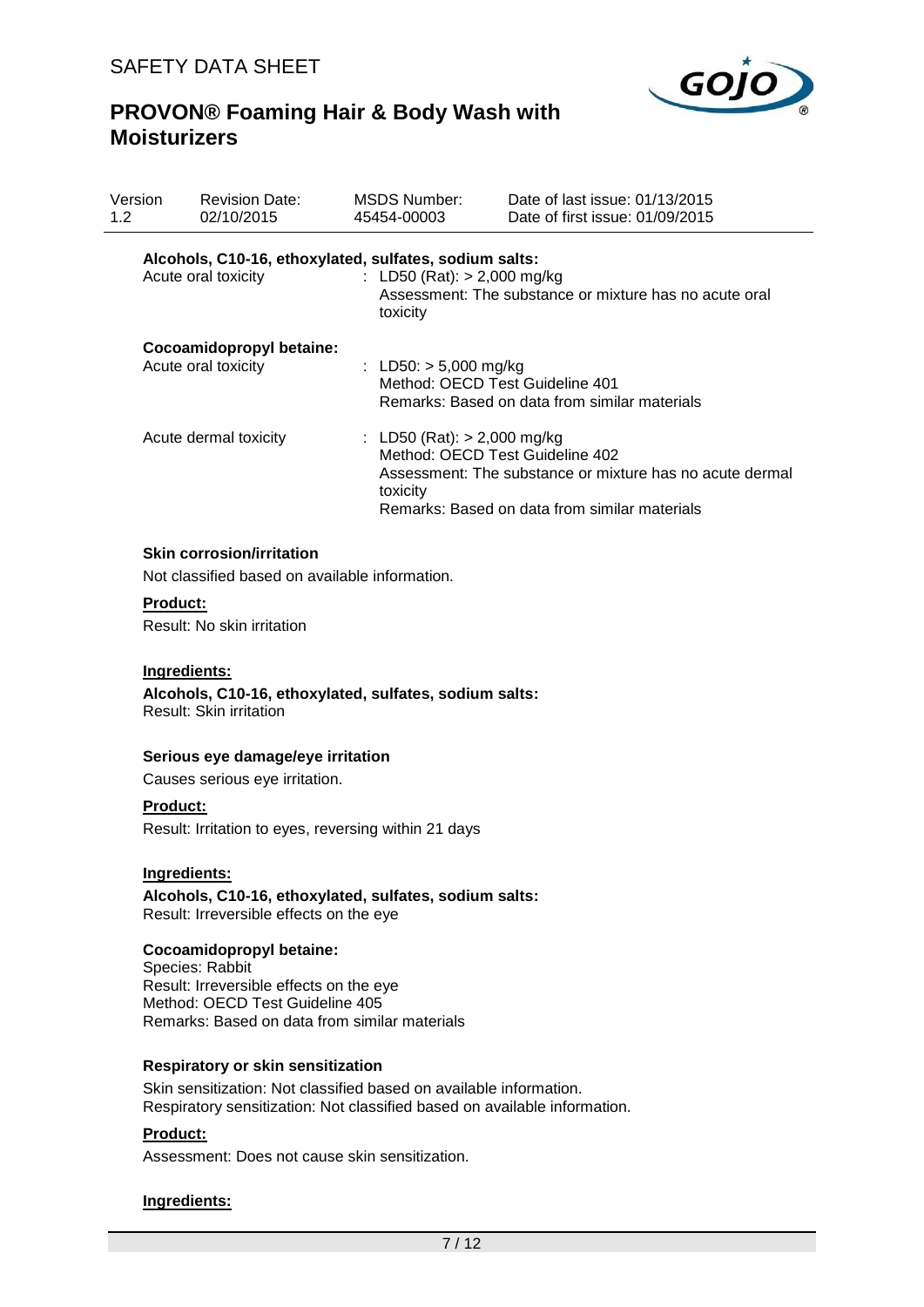

| Version<br>1.2 |                                                                          | <b>Revision Date:</b><br>02/10/2015                                                                                                                                                             | <b>MSDS Number:</b><br>45454-00003                                                       | Date of last issue: 01/13/2015<br>Date of first issue: 01/09/2015                                                                        |  |
|----------------|--------------------------------------------------------------------------|-------------------------------------------------------------------------------------------------------------------------------------------------------------------------------------------------|------------------------------------------------------------------------------------------|------------------------------------------------------------------------------------------------------------------------------------------|--|
|                |                                                                          | Cocoamidopropyl betaine:<br>Test Type: Maximization Test (GPMT)<br>Routes of exposure: Skin contact<br>Species: Guinea pig<br>Result: negative<br>Remarks: Based on data from similar materials |                                                                                          |                                                                                                                                          |  |
|                | Germ cell mutagenicity<br>Not classified based on available information. |                                                                                                                                                                                                 |                                                                                          |                                                                                                                                          |  |
|                |                                                                          |                                                                                                                                                                                                 |                                                                                          |                                                                                                                                          |  |
|                | Ingredients:                                                             |                                                                                                                                                                                                 |                                                                                          |                                                                                                                                          |  |
|                |                                                                          | Cocoamidopropyl betaine:<br>Genotoxicity in vitro                                                                                                                                               | Result: negative                                                                         | : Test Type: Bacterial reverse mutation assay (AMES)<br>Method: OECD Test Guideline 471<br>Remarks: Based on data from similar materials |  |
|                |                                                                          | Genotoxicity in vivo                                                                                                                                                                            | cytogenetic assay)<br>Species: Mouse<br>Application Route: Ingestion<br>Result: negative | : Test Type: Mammalian erythrocyte micronucleus test (in vivo<br>Remarks: Based on data from similar materials                           |  |
|                |                                                                          | Carcinogenicity                                                                                                                                                                                 |                                                                                          |                                                                                                                                          |  |
|                |                                                                          | Not classified based on available information.                                                                                                                                                  |                                                                                          |                                                                                                                                          |  |
|                | <b>IARC</b>                                                              |                                                                                                                                                                                                 | human carcinogen by IARC.                                                                | No ingredient of this product present at levels greater than or<br>equal to 0.1% is identified as probable, possible or confirmed        |  |
|                | <b>OSHA</b>                                                              |                                                                                                                                                                                                 | gen by OSHA.                                                                             | No ingredient of this product present at levels greater than or<br>equal to 0.1% is identified as a carcinogen or potential carcino-     |  |
|                | <b>NTP</b>                                                               |                                                                                                                                                                                                 | by NTP.                                                                                  | No ingredient of this product present at levels greater than or<br>equal to 0.1% is identified as a known or anticipated carcinogen      |  |
|                |                                                                          | <b>Reproductive toxicity</b><br>Not classified based on available information.                                                                                                                  |                                                                                          |                                                                                                                                          |  |
|                | Ingredients:                                                             |                                                                                                                                                                                                 |                                                                                          |                                                                                                                                          |  |
|                |                                                                          | Cocoamidopropyl betaine:<br>Effects on fetal development                                                                                                                                        | Species: Rat<br>Application Route: Ingestion<br>Result: negative                         | : Test Type: Embryo-fetal development<br>Method: OECD Test Guideline 414<br>Remarks: Based on data from similar materials                |  |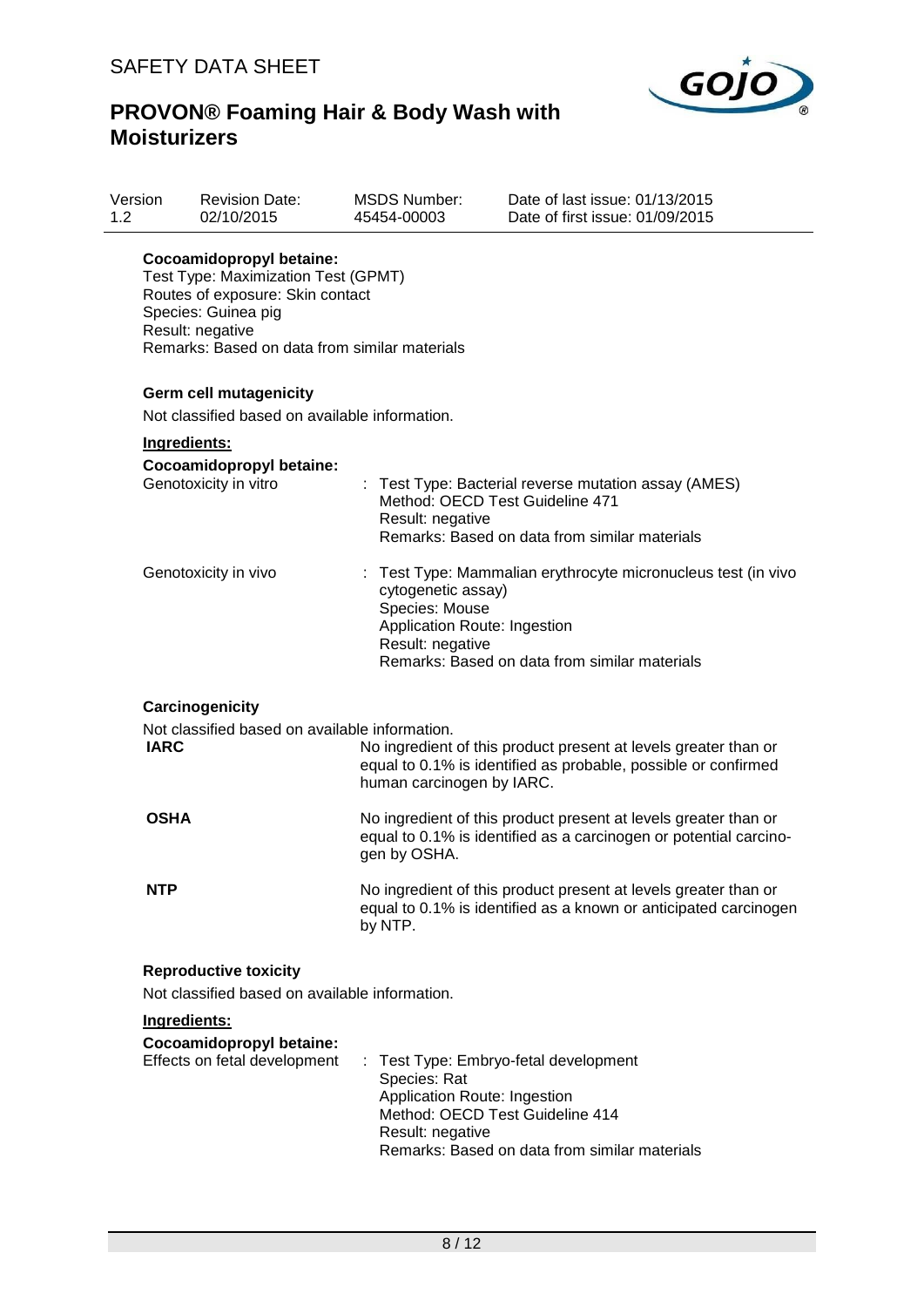

| Version | <b>Revision Date:</b> | <b>MSDS Number:</b> | Date |
|---------|-----------------------|---------------------|------|
| 1.2     | 02/10/2015            | 45454-00003         | Date |

e of last issue: 01/13/2015 e of first issue: 01/09/2015

## **STOT-single exposure**

Not classified based on available information.

#### **STOT-repeated exposure**

Not classified based on available information.

#### **Repeated dose toxicity**

#### **Ingredients:**

**Cocoamidopropyl betaine:** Species: Rat NOAEL: 250 mg/kg Application Route: Ingestion Exposure time: 90 d Method: OECD Test Guideline 408 Remarks: Based on data from similar materials

#### **Aspiration toxicity**

Not classified based on available information.

## **SECTION 12. ECOLOGICAL INFORMATION**

#### **Ecotoxicity**

| Ingredients:                                                               |                                                                                                                                                                         |
|----------------------------------------------------------------------------|-------------------------------------------------------------------------------------------------------------------------------------------------------------------------|
| Cocoamidopropyl betaine:<br>Toxicity to fish                               | : LC50: $> 1 - 10$ mg/l<br>Exposure time: 96 h<br>Method: ISO 7346/2<br>Remarks: Based on data from similar materials                                                   |
| Toxicity to bacteria                                                       | : EC50: $> 100$ mg/l<br>Method: OECD Test Guideline 209<br>Remarks: Based on data from similar materials                                                                |
| <b>Persistence and degradability</b>                                       |                                                                                                                                                                         |
| Product:                                                                   |                                                                                                                                                                         |
| <b>Biodegradability</b>                                                    | : Result: Biodegradable                                                                                                                                                 |
| Ingredients:                                                               |                                                                                                                                                                         |
| Alcohols, C10-16, ethoxylated, sulfates, sodium salts:<br>Biodegradability | : Result: Readily biodegradable.                                                                                                                                        |
| Cocoamidopropyl betaine:<br>Biodegradability                               | : Result: Readily biodegradable.<br>Biodegradation: $> 60 %$<br>Exposure time: 28 d<br>Method: OECD Test Guideline 301<br>Remarks: Based on data from similar materials |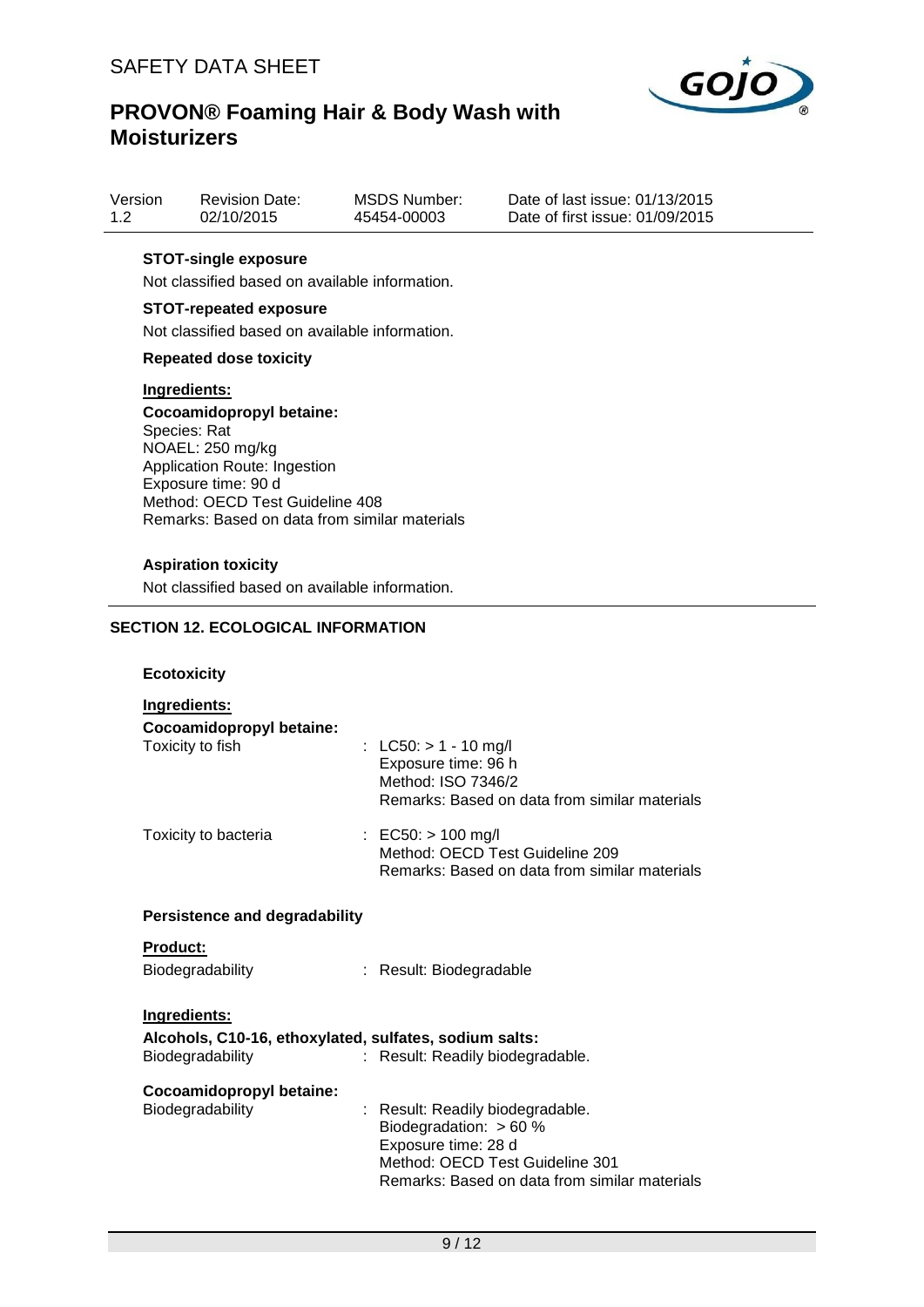

| Version<br>1.2                                        | <b>Revision Date:</b><br>02/10/2015        | <b>MSDS Number:</b><br>45454-00003 | Date of last issue: 01/13/2015<br>Date of first issue: 01/09/2015 |  |
|-------------------------------------------------------|--------------------------------------------|------------------------------------|-------------------------------------------------------------------|--|
| <b>Bioaccumulative potential</b><br>No data available |                                            |                                    |                                                                   |  |
| <b>Mobility in soil</b><br>No data available          |                                            |                                    |                                                                   |  |
|                                                       | Other adverse effects<br>No data available |                                    |                                                                   |  |

## **SECTION 13. DISPOSAL CONSIDERATIONS**

| <b>Disposal methods</b><br>Waste from residues | : Dispose of in accordance with local regulations.                                                                                   |
|------------------------------------------------|--------------------------------------------------------------------------------------------------------------------------------------|
| Contaminated packaging                         | : Dispose of as unused product.<br>Empty containers should be taken to an approved waste<br>handling site for recycling or disposal. |

## **SECTION 14. TRANSPORT INFORMATION**

#### **International Regulation**

#### **UNRTDG**

Not regulated as a dangerous good

## **IATA-DGR**

Not regulated as a dangerous good

#### **IMDG-Code**

Not regulated as a dangerous good

#### **Transport in bulk according to Annex II of MARPOL 73/78 and the IBC Code**

Not applicable for product as supplied.

#### **Domestic regulation**

```
49 CFR
Not regulated as a dangerous good
```
## **SECTION 15. REGULATORY INFORMATION**

#### **EPCRA - Emergency Planning and Community Right-to-Know**

#### **CERCLA Reportable Quantity**

This material does not contain any components with a CERCLA RQ.

#### **SARA 304 Extremely Hazardous Substances Reportable Quantity**

This material does not contain any components with a section 304 EHS RQ.

**SARA 311/312 Hazards** : Acute Health Hazard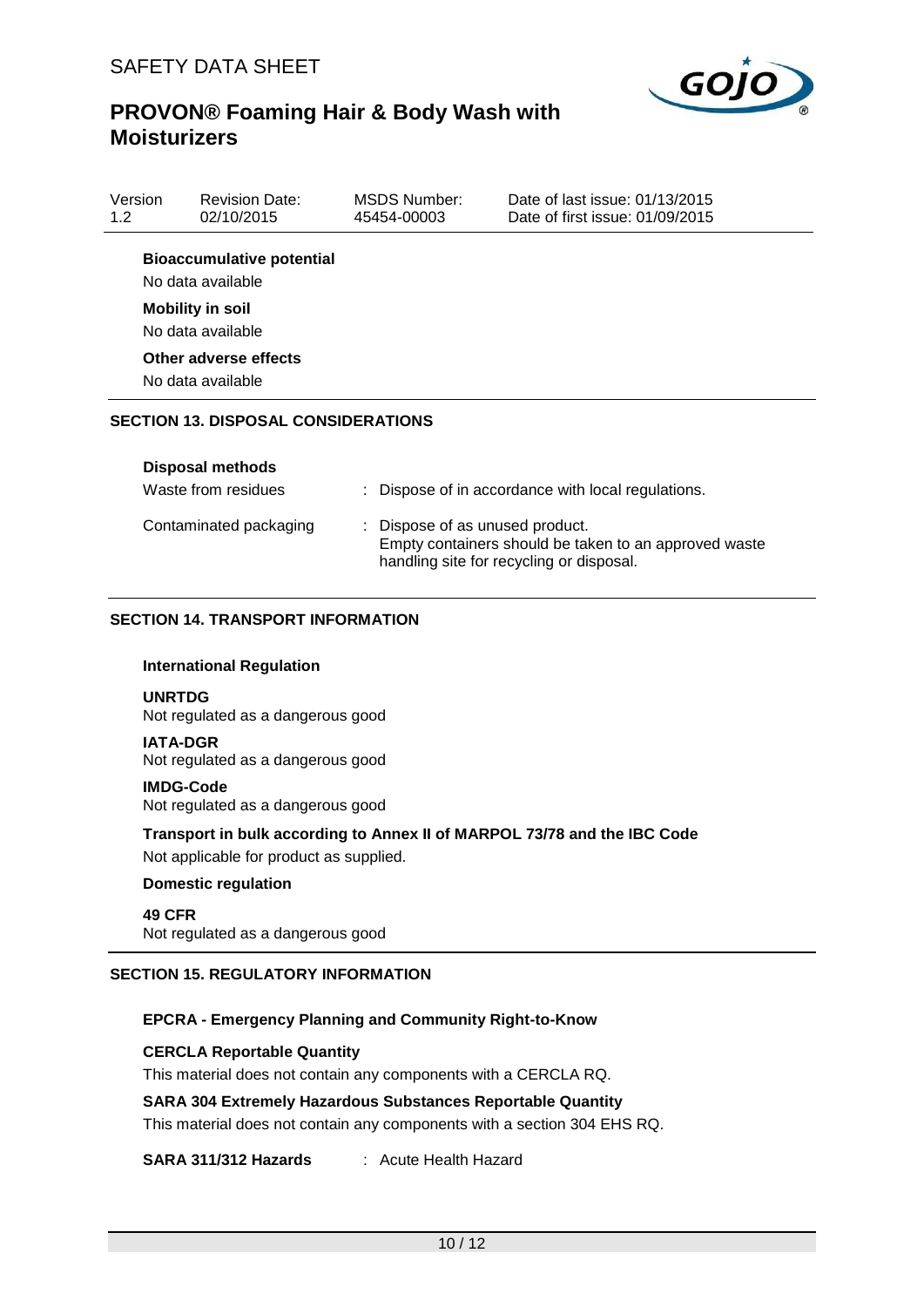

| Version<br>1.2  | <b>Revision Date:</b><br>02/10/2015 | <b>MSDS Number:</b><br>45454-00003          | Date of last issue: 01/13/2015<br>Date of first issue: 01/09/2015                                                                                                                         |              |
|-----------------|-------------------------------------|---------------------------------------------|-------------------------------------------------------------------------------------------------------------------------------------------------------------------------------------------|--------------|
| <b>SARA 302</b> |                                     |                                             | : No chemicals in this material are subject to the reporting<br>requirements of SARA Title III, Section 302.                                                                              |              |
| <b>SARA 313</b> |                                     |                                             | : This material does not contain any chemical components with<br>known CAS numbers that exceed the threshold (De Minimis)<br>reporting levels established by SARA Title III, Section 313. |              |
|                 | <b>US State Regulations</b>         |                                             |                                                                                                                                                                                           |              |
|                 | Pennsylvania Right To Know          |                                             |                                                                                                                                                                                           |              |
|                 | Water                               |                                             | 7732-18-5                                                                                                                                                                                 | $90 - 100 %$ |
|                 | <b>New Jersey Right To Know</b>     |                                             |                                                                                                                                                                                           |              |
|                 | Water                               |                                             | 7732-18-5                                                                                                                                                                                 | $90 - 100 %$ |
|                 | sodium salts                        | Alcohols, C10-16, ethoxylated, sulfates,    | 68585-34-2                                                                                                                                                                                | $1 - 5%$     |
|                 |                                     | Cocoamidopropyl betaine                     | 61789-40-0                                                                                                                                                                                | $1 - 5%$     |
|                 |                                     | Glycerides, coco mono- and di-, ethoxylated | 68201-46-7                                                                                                                                                                                | $1 - 5%$     |
|                 | <b>California Prop 65</b>           | reproductive defects.                       | This product does not contain any chemicals known to the<br>State of California to cause cancer, birth, or any other                                                                      |              |

## **The ingredients of this product are reported in the following inventories:**

| <b>AICS</b> | : All ingredients listed or exempt. |
|-------------|-------------------------------------|
|-------------|-------------------------------------|

#### **Inventories**

AICS (Australia), DSL (Canada), IECSC (China), REACH (European Union), ENCS (Japan), ISHL (Japan), KECI (Korea), NZIoC (New Zealand), PICCS (Philippines), NECSI (Taiwan), TSCA (USA)